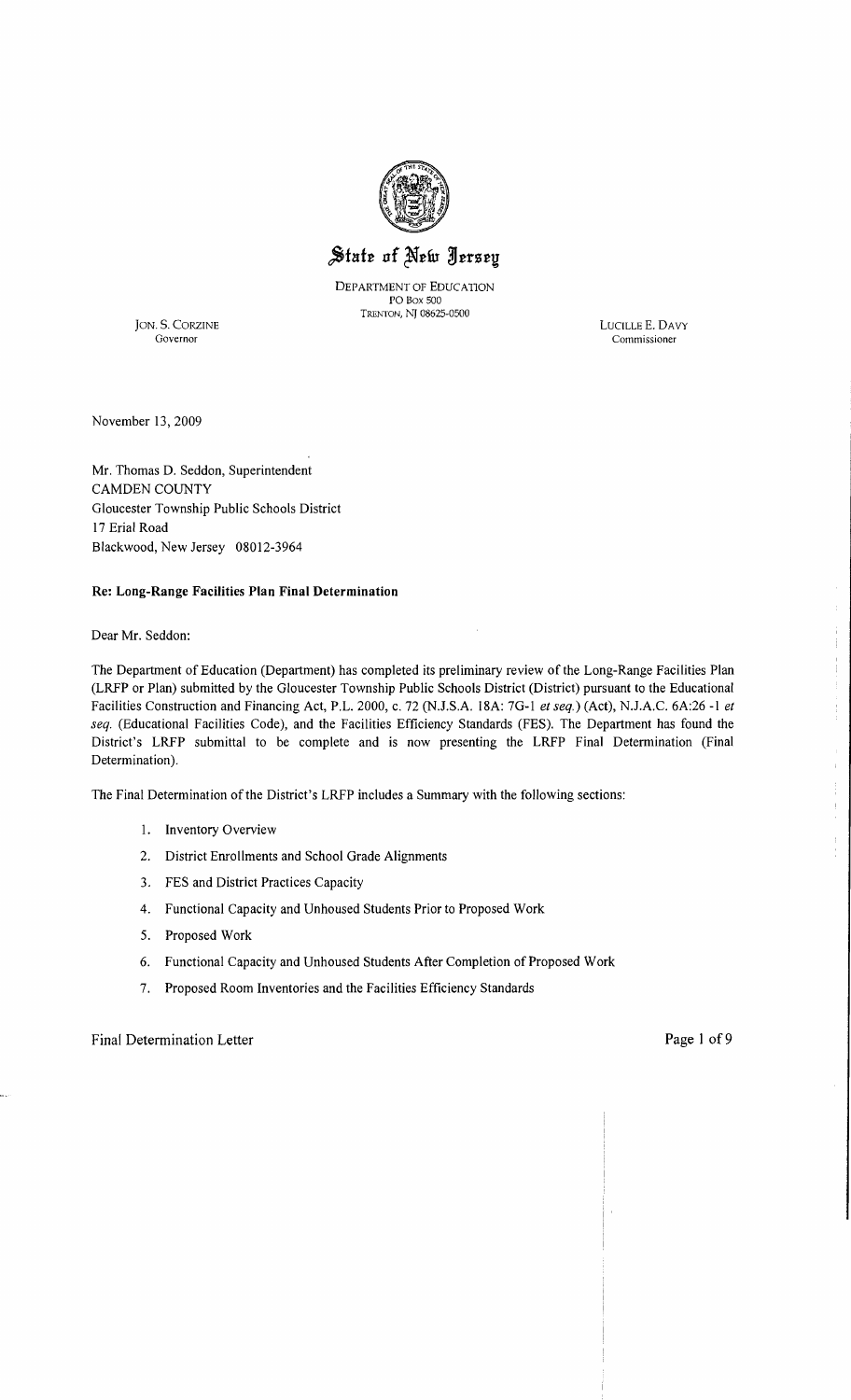Major LRFP approval issues include the adequacy of the LRFP's proposed enrollments, school capacities, and educational spaces. Approval of the LRFP, and any projects and costs listed therein, does not imply approval of an individual school facilities project or its corresponding costs and eligibility for State support under the Act. Similarly, approval of the LRFP does not imply approval of portions of the Plan that are inconsistent with the Department's FES and proposed building demolition or replacement. Determination of preliminary eligible costs and final eligible costs will be made at the time of the approval of a particular school facilities project pursuant to N.J.S.A. 18A:7G-5. The District must submit a feasibility study as part of the school facilities project approval process, pursuant to N.J.S.A. 18A:7G-7b, to support proposed building demolition or replacement. The feasibility study should demonstrate that a building might pose a risk to the safety of the occupants after rehabilitation or that rehabilitation is not cost-effective.

Following the approval of the LRFP, the District may submit an amendment to the approved LRFP for Department review. Unless and until an amendment to the LRFP is submitted to and approved by the Commissioner of the Department pursuant to N.J.S.A. 18A:7G-4(c), the approved LRFP shall remain in effect. The District may proceed with the implementation of school facilities projects that are consistent with the approved LRFP whether or not the school facilities project contains square footage that may be ineligible for State support.

We trust that this document will adequately explain the Final Determination and allow the District to move forward with the initiation of projects within its LRFP. Please contact Jeanne R. Dunn at the Office of School Facilities at (609) 341-3097 with any questions or concerns that you may have.

Sincerely,

Lucille 20az

Lucille E. Davy Commissioner

Enclosure

c: John Hart, Chief of Staff

Ms. Peggy Nicolosi, Camden County, Executive County Superintendent Bernard E. Piaia, Director, School Facilities, Office of the Chief of Staff Susan Kutner, Director, Policy and Planning, School Facilities, Office of the Chief of Staff Jeanne R. Dunn, County Manager, School Facilities, Office of the Chief of Staff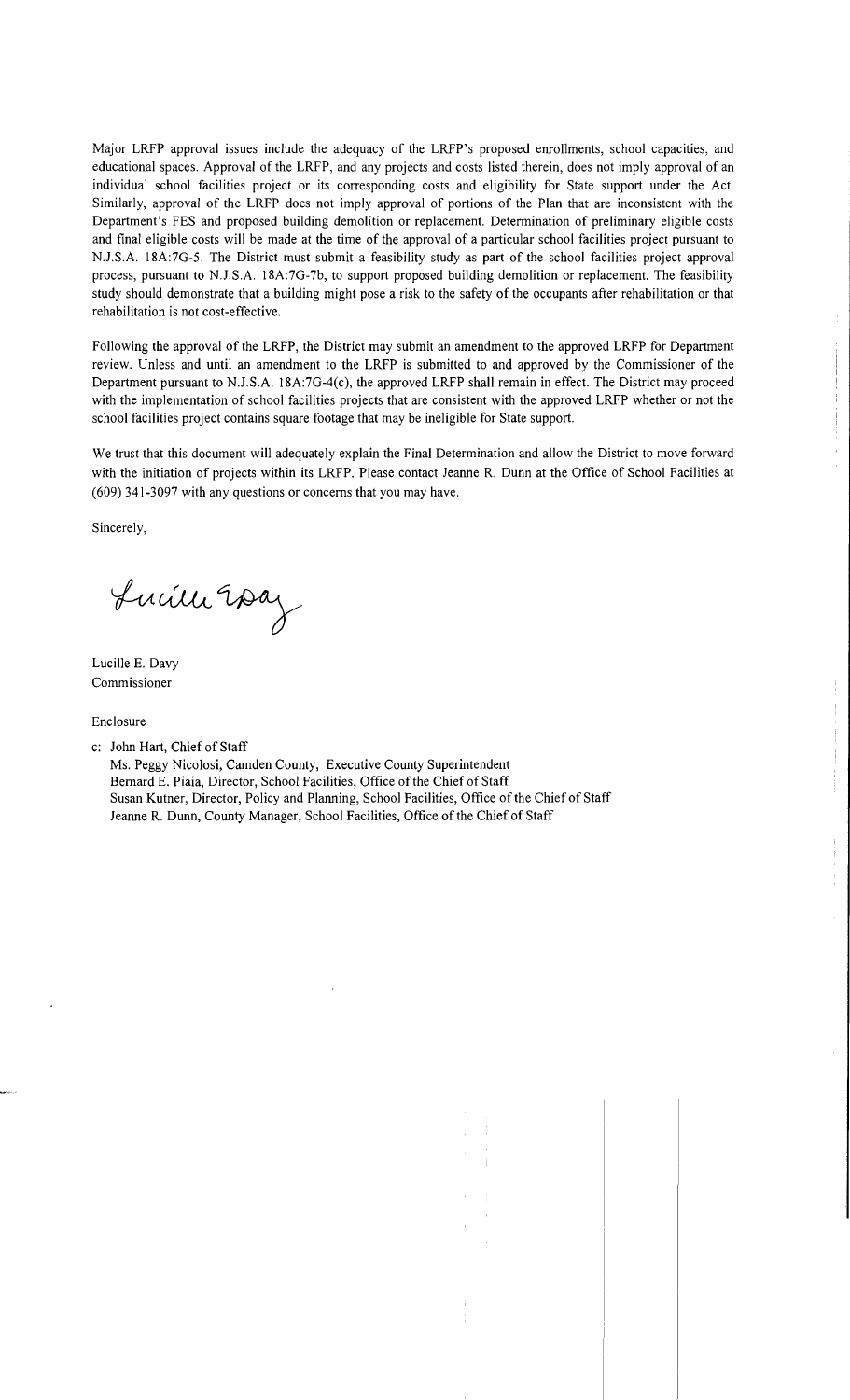# LONG-RANGE FACILITIES PLAN

# **Final Determination Summary**

# Gloucester Township Public Schools District

The Department of Education (Department) has completed its review of the Long-Range Facilities Plan (LRFP or Plan) submitted by the Gloucester Township Public Schools District (District) pursuant to the Educational Facilities Construction and Financing Act, P.L. 2000, *c.n* (N.J.SA 18A:7G-I *et seq.)* (Act), N.JAC. 6A:26-1 et seq. (Educational Facilities Code), and the Facilities Efficiency Standards (FES).

This is the Department's Final Determination Summary (Summary) of the LRFP. The Summary is based on the standards set forth in the Act, the Educational Facilities Code, the FES, District entered data in the LRFP and Project Application and Tracking System (LRFP website), and District supplied supporting documentation. The Summary consists of seven sections. The referenced reports in *italic* text are standard LRFP reports available on the Department's LRFP website.

### 1. Inventory Overview

The District provides services for students in grades PK4 - 8. The predominant existing school grade configuration is PK - 5 and 6 - 8. The predominant proposed school grade configuration is PK - 5 and 6 - 8. The District is classified as an "Under 55" district for funding purposes.

The District identified existing and proposed schools, sites, buildings, playgrounds, playfields, and parking lots in its LRFP. The total number of existing and proposed district-owned or leased schools, sites, and buildings are listed in Table I. A detailed description of each asset can be found in the LRFP website report titled *"Site Asset Inventory Report. "* 

|                                                      | <b>Existing</b> | Proposed |
|------------------------------------------------------|-----------------|----------|
| Sites:                                               |                 |          |
| Total Number of Sites                                | 15              | 14       |
| Number of Sites with no Buildings                    |                 |          |
| Number of Sites with no Instructional Buildings      |                 |          |
| <b>Schools and Buildings:</b>                        |                 |          |
| <b>Total Number of Schools</b>                       | 12              |          |
| Total Number of Instructional Buildings              | 12              | וו       |
| Total Number of Administrative and Utility Buildings | 11              | Я        |
| Total Number of Athletic Facilities                  |                 |          |
| <b>Total Number of Parking Facilities</b>            |                 |          |
| Total Number of Temporary Facilities                 |                 |          |

### Table 1: Inventory Summary

As directed by the Department, incomplete school facilities projects that have project approval from the Department are represented as "existing" in the Plan. District schools with incomplete approved projects that include new construction or the reconfiguration of existing program space are as follows: n/a.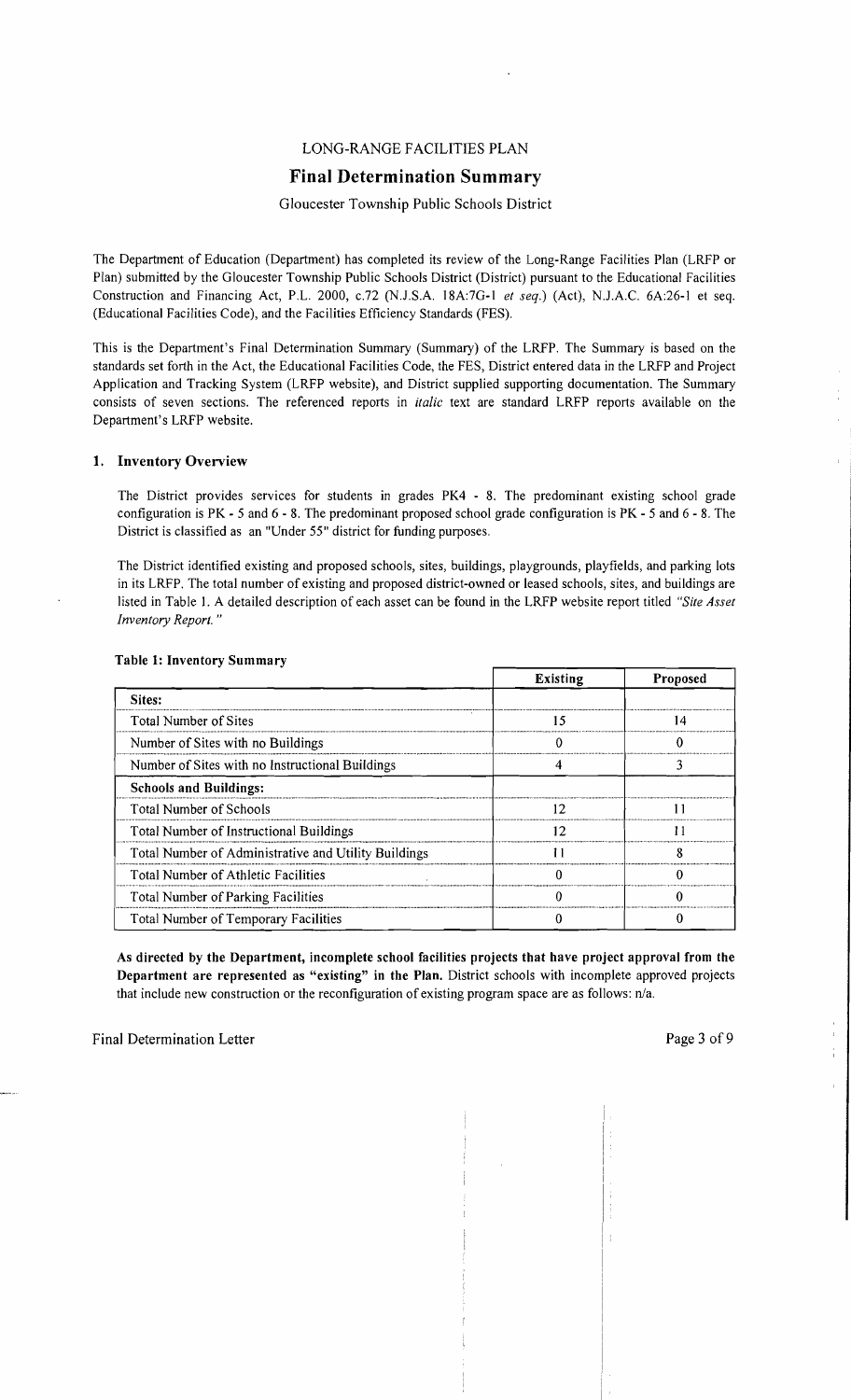Major conclusions are as follows:

- The District is proposing to decrease the existing number of District-owned or leased sites.
- The District is proposing to decrease the existing number of District-owned or operated schools.
- The District is proposing to decrease the existing number of District-owned or leased instructional buildings. The District is proposing to decrease the existing number of District-owned or leased noninstructional buildings.

FINDINGS The Department has determined that the proposed inventory is adequate for review of the District's LRFP. However, the LRFP determination does not imply approval of an individual school facilities project listed within the LRFP. The District must submit individual project applications for project approval. If building demolition or replacement is proposed, the District must submit a feasibility study, pursuant to N*.l.S,A.* l8A:7G-7b, as part of the application for the specific school facilities project.

### 2. District Enrollments and School Grade Alignments

The District determined the number of students, or "proposed enrollments," to be accommodated in the LRFP on a district-wide basis and in each school. The District's existing and proposed enrollments and the cohortsurvival projection provided by the Department on the LRFP website are listed in Table 2. Detailed information can be found in the LRFP website report titled *"Enrollment Projection Detail.* " Existing and proposed school enrollments and grade alignments can be found in the report titled *"Enrollment and School Grade Alignment, "* 

|                             | <b>Actual Enrollments</b><br>2007-2008 | <b>District Proposed</b><br><b>Enrollments</b> | Department's LRFP<br><b>Website Projection</b> |
|-----------------------------|----------------------------------------|------------------------------------------------|------------------------------------------------|
| Grades K-12:                |                                        |                                                |                                                |
| Grades K-5, including SCSE  | 4487                                   | 4145                                           | 4480                                           |
| Grades 6-8, including SCSE  | 2700                                   | 2654                                           | 2654                                           |
| Grades 9-12, including SCSE |                                        |                                                | 0                                              |
| Totals K-12                 | 7187                                   | 6799                                           | 7134                                           |
| Pre-Kindergarten:           |                                        |                                                |                                                |
| Pre-Kindergarten, Age 3     |                                        |                                                |                                                |
| Pre-Kindergarten, Age 4     | 37                                     | 70                                             | U                                              |
| Pre-Kindergarten, SCSE      | 26                                     | 7                                              | 34                                             |

#### Table 2: Enrollment Comparison

*"SCSE"* = *Self-Contained Special Education* 

Major conclusions are as follows:

- The District did not elect to use the Department's LRFP website projection. Supporting documentation was submitted to the Department as required to justify the proposed enrollments.
- The District is planning for declining enrollments.
- **•** The District is not an ECPA (Early Childhood Program Aid) District.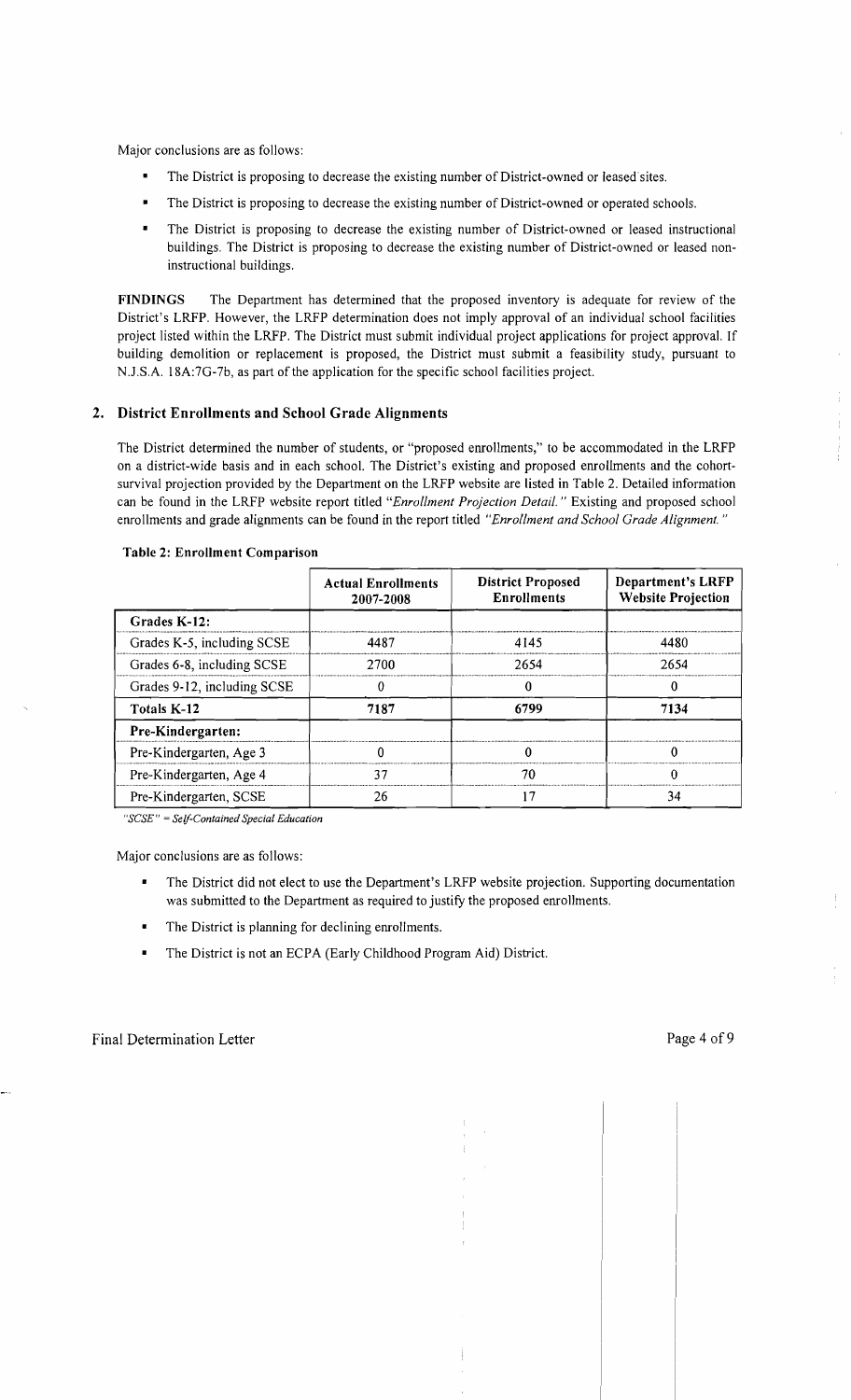**FINDINGS** The Department has determined that the District's proposed enrollments are supportable for review of the District's LRFP. The Department will require a current enrollment projection at the time an application for a school facilities project is submitted incorporating the District's most recent Fall Enrollment Report in order to verify that the LRFP's planned capacity is appropriate for the updated enrollments.

# **3. FES and District Practices Capacity**

The proposed room inventories for each school were analyzed to determine whether the LRFP provides adequate capacity for the proposed enrollments. Two capacity calculation methods, called *"FES Capacity"* and *"District Practices Capacity,* " were used to assess existing and proposed school capacity in accordance with the FES and District program delivery practices. A third capacity calculation, called *"Functional Capacity, "*  determines Unhoused Students and potential State support for school facilities projects. Functional Capacity is analyzed in Section 5 of this Summary.

- *FES Capacity* only assigns capacity to pre-kindergarten *(if district-owned or operated),* kindergarten, general, and self-contained special education classrooms. No other room types are considered to be capacity-generating. Class size is based on the FES and is prorated for classrooms that are sized smaller than FES classrooms. FES Capacity is most accurate for elementary schools, or schools with non-departmentalized programs, in which instruction is "homeroom" based. This capacity calculation may also be accurate for middle schools depending upon the program structure. However, this method usually significantly understates available high school capacity since specialized spaces that are typically provided in lieu of general classrooms are not included in the capacity calculations.
- *District Practices Capacity* allows the District to include specialized room types in the capacity calculations and adjust class size to reflect actual practices. This calculation is used to review capacity and enrollment coordination in middle and high schools.

A capacity utilization factor in accordance with the FES is included in both capacity calculations. A 90% capacity utilization rate is applied to classrooms serving grades K-8. An 85% capacity utilization rate is applied to classrooms serving grades 9-12. No capacity utilization factor is applied to preschool classrooms.

Table 3 provides a summary of existing and proposed district-wide capacities. Detailed information can be found in the LRFP website report titled *"FES and District Practices Capacity. "* 

|                                                 | <b>Total FES Capacity</b> | <b>Total District Practices Capacity</b> |
|-------------------------------------------------|---------------------------|------------------------------------------|
| $(A)$ Proposed Enrollments                      | 6886                      | 6886                                     |
| $ $ (B) Existing Capacity                       | 6396                      | 7044                                     |
| <i><b>*Existing Capacity Status (B)-(A)</b></i> | -490                      | 158                                      |
| $(C)$ Proposed Capacity                         | 6396                      | 7044                                     |
| <i>\</i> *Proposed Capacity Status (C)-(A)      | $-490$                    | 158                                      |

### **Table 3: FES and District Practices Capacity Summary**

*\* Positive numbers signify surplus capacity; negative numbers signify inadequate capacity. Negative values for District Practices capacity are acceptable* if*proposed enrollments do not exceed 100% capacity utilization.* 

Major conclusions are as follows:

• The District has appropriately coordinated proposed school capacities and enrollments in the LRFP.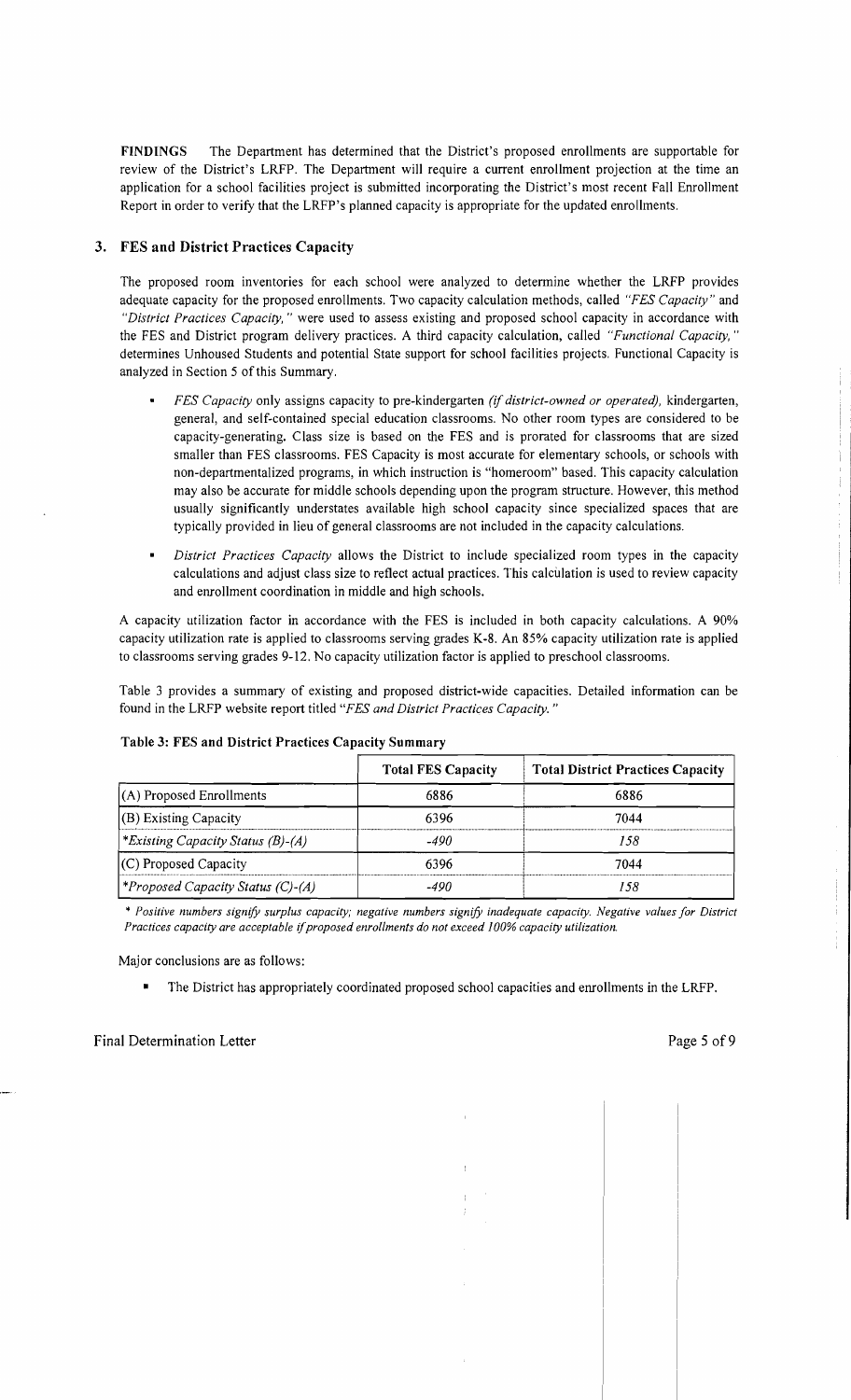Adequate justification has been provided by the District if capacity for a school deviates from the proposed enrollments by more than 5%.

FINDINGS The Department has determined that the proposed District capacity, in accordance with the proposed enrollments, is adequate for review of the District's LRFP. The Department will require a current enrollment projection at the time an application for a school facilities project is submitted, incorporating the District's most recent Fall Enrollment Report, in order to verify that the LRFP's planned capacity meets the District's updated enrollments.

## 4. Functional Capacity and Unhoused Students Prior to Proposed Work

*Functional Capacity* was calculated and compared to the proposed enrollments to provide a preliminary estimate of Unhoused Students and new construction funding eligibility. Functional Capacity is the adjusted gross square footage of a school building *(total gross square feet minus excluded space)* divided by the minimum area allowance per Full-time Equivalent student for the grade level contained therein. Unhoused Students is the number of students projected to be enrolled in the District that exceeds the Functional Capacity of the District's schools pursuant to N.J.A.C. 6A:26-2.2(c).

*"Excluded Square Feet"* in the LRFP Functional Capacity calculation includes (1) square footage exceeding the FES for any pre-kindergarten, kindergarten, general education, or self-contained special education classroom; (2) grossing factor square footage *(corridors, stairs, mechanical rooms, etc.)* that exceeds the FES allowance, and (3) square feet proposed to be demolished or discontinued from use. Excluded square feet may be revised during the review process for individual school facilities projects.

Table 4 provides a preliminary assessment of Functional Capacity, Unhoused Students, and Estimated Maximum Approved Area for the various grade groups in accordance with the FES. Detailed information concerning the calculation and preliminary excluded square feet can be found in the LRFP website reports titled "Functional Capacity and Unhoused Students" and "Functional Capacity Excluded Square Feet."

| $High (9-12)$        |            |            |           | 151.00         |                          |
|----------------------|------------|------------|-----------|----------------|--------------------------|
| Middle $(6-8)$       | 2654       | 2992       |           | 134.00         |                          |
| Elementary $(K-5)^*$ | 4145       | 3703       | 442       | 125.00         | 55,250                   |
|                      | Enrollment | Capacity   | Students  | (gsf/students) | <b>Unhoused Students</b> |
|                      | Proposed   | Functional | Unhoused  | Allowance      | Approved Area for        |
|                      | А          | Existing   | $C = A-B$ | Area           | <b>Estimated Maximum</b> |
|                      |            | Estimated  |           | D              | $E = C \times D$         |
|                      |            | R          |           |                |                          |

Table 4: Functional Capacity and Unhoused Students Prior to Proposed Work

*•Pre-kindergarten students are not included in the calculations.* 

Major conclusions are as follows:

The calculations for "Estimated Existing Functional Capacity" do not include school facilities projects that have been approved by the Department but were not under construction or complete at the time of Plan submission.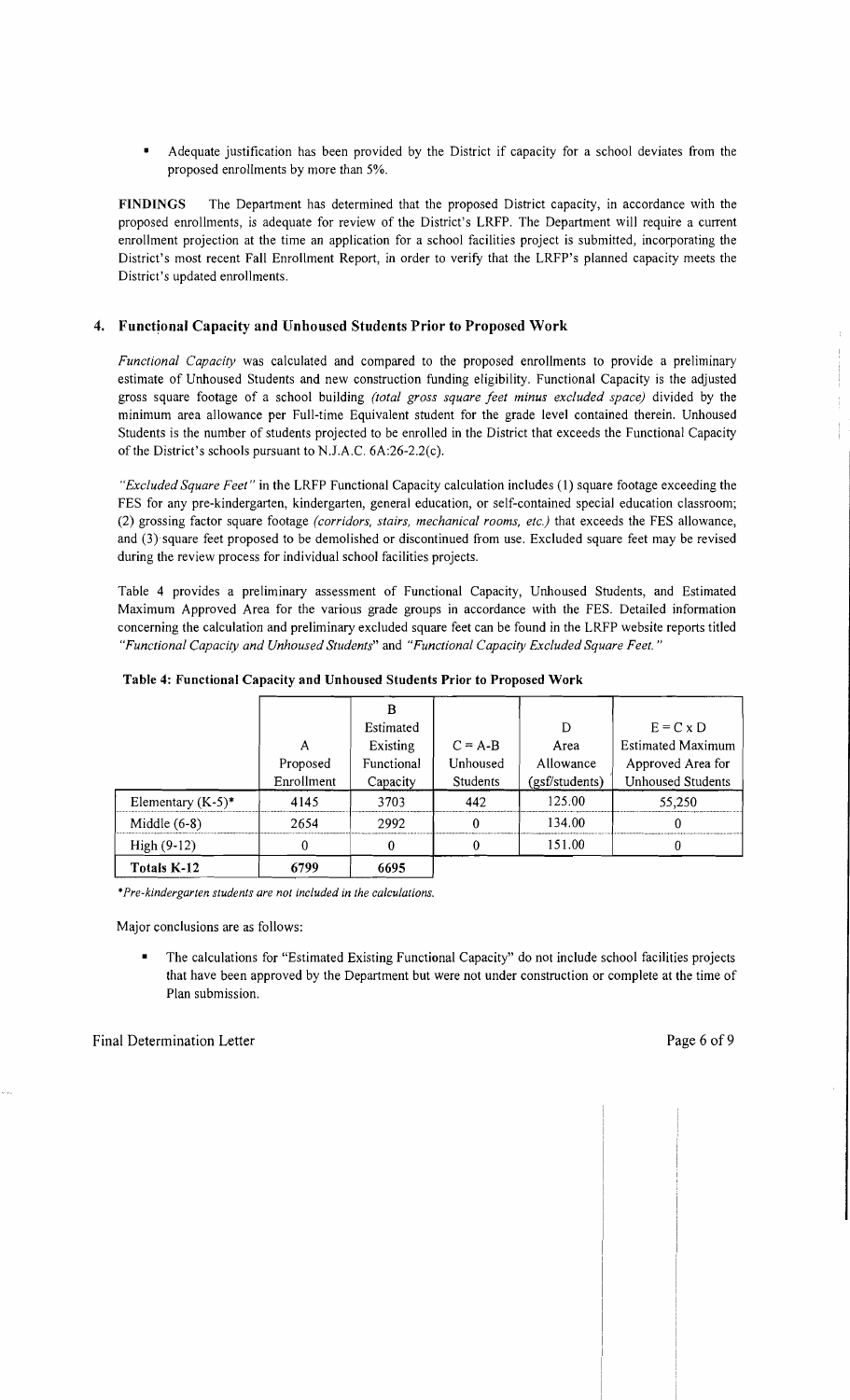- • The District, based on the preliminary LRFP assessment, does not have Unhoused Students for the following FES grade groups: Grades 6-8, 9-12.
- The District, based on the preliminary LRFP assessment, has Unhoused Students for the following FES grade groups: Grades PK, K-S.
- The District is not an ECPA district. Therefore, pre-kindergarten students are not included in the calculations. Unhoused pre-kindergarten self-contained special education students are eligible for State support. A determination of square footage eligible for State support will be made at the time an application for a specific school facilities project is submitted to the Department for review and approval.
- The District is not proposing to demolish or discontinue the use of existing District-owned instructional space. The Functional Capacity calculation excludes square feet proposed to be demolished or discontinued for the following FES grade groups:  $n/a$ .

FINDINGS Functional Capacity and Unhoused Students calculated in the LRFP are preliminary estimates. Justification for square footage in excess of the FES and the determination of additional excluded square feet, Preliminary Eligible Costs (PEC), and Final Eligible Costs (FEC) will be included in the review process for specific school facilities projects. A feasibility study undertaken by the District is required if building demolition or replacement is proposed per N.J.A.C. 6A:26-2.3(b)(10).

### 5. Proposed Work

The District was instructed to review the condition of its facilities and sites and to propose corrective *"system"*  and *"inventory"* actions in its LRFP..*'System* " actions upgrade existing conditions without changing'spatial configuration or size. Examples of system actions include new windows, finishes, and mechanical systems. *"Inventory"* actions address space problems by removing, adding, or altering sites, schools, buildings and rooms. Examples of inventory actions include building additions, the reconfiguration of existing walls, or changing room use.

Table S summarizes the type of work proposed in the District's LRFP for instructional buildings. Detailed information can be found in the LRFP website reports titled *"Site Asset Inventory," "LRFP Systems Actions Summary,* " *and "LRFP Inventory Actions Summary. "* 

|  |  |  | Table 5: Proposed Work for Instructional Buildings |  |
|--|--|--|----------------------------------------------------|--|
|--|--|--|----------------------------------------------------|--|

| <b>Type of Work</b>                                            | Work Included in LRFP |  |  |
|----------------------------------------------------------------|-----------------------|--|--|
| <b>System Upgrades</b>                                         | Yes                   |  |  |
| <b>Inventory Changes</b>                                       |                       |  |  |
| Room Reassignment or Reconfiguration                           |                       |  |  |
| <b>Building Addition</b>                                       |                       |  |  |
| New Building                                                   |                       |  |  |
| Partial or Whole Building Demolition or Discontinuation of Use |                       |  |  |
| New Site                                                       |                       |  |  |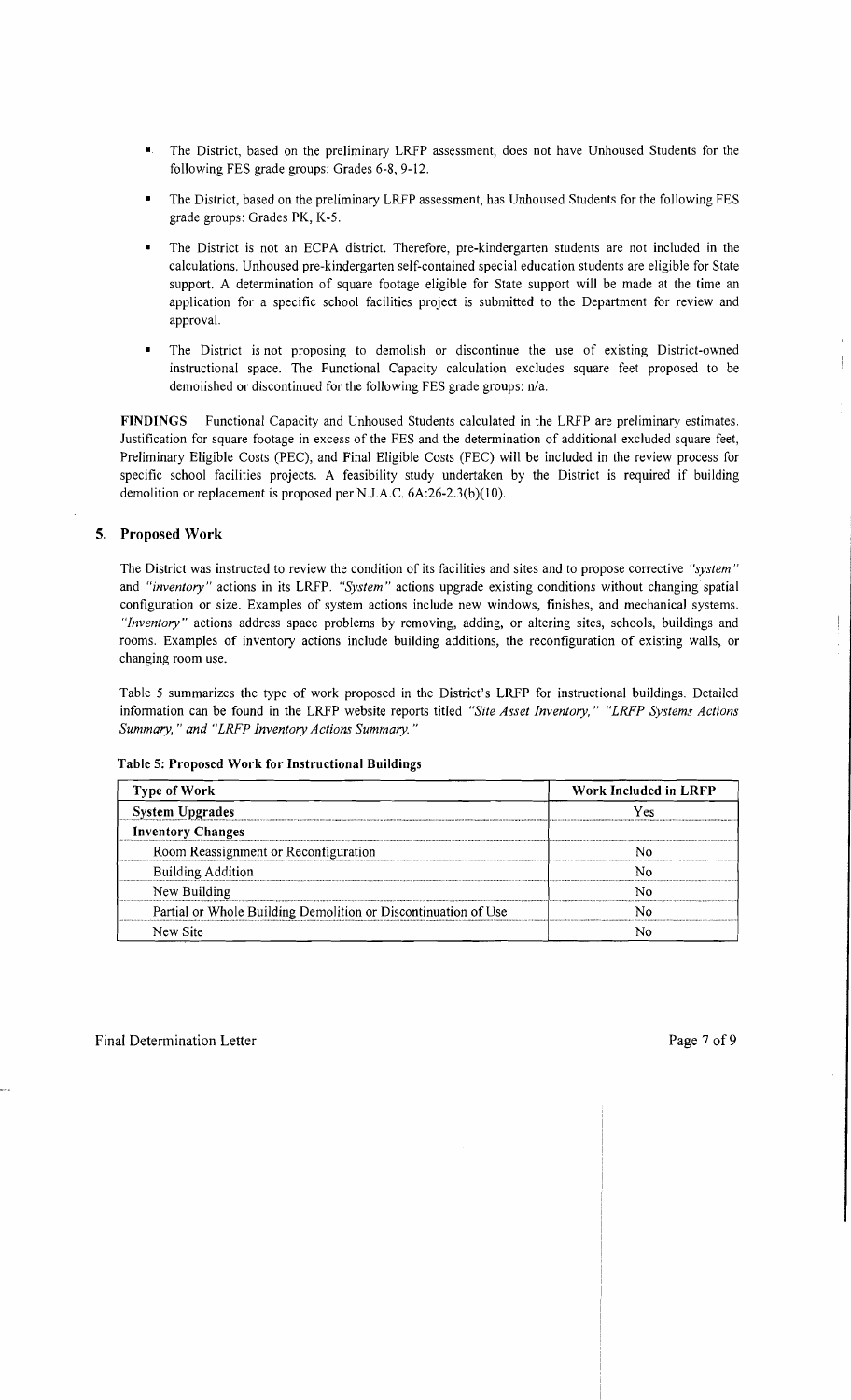Major conclusions are as follows:

- The District has proposed system upgrades in one or more instructional buildings.
- The District has not proposed inventory changes, including new construction, in one or more instructional buildings.
- The District has not proposed new construction in lieu of rehabilitation in one or more instructional buildings.

Please note that costs represented in the LRFP are for capital planning purposes only. Estimated costs are not intended to represent preliminary eligible costs or final eligible costs of approved school facilities projects.

The Act (NJ.S.A. 18A:7G-7b) provides that all school facilities shall be deemed suitable for rehabilitation unless a pre-construction evaluation undertaken by the District demonstrates to the satisfaction of the Commissioner that the structure might pose a risk to the safety of the occupants even after rehabilitation or that rehabilitation is not cost-effective. Pursuant to N.J.A.C.  $6A:26-2.3(b)(10)$ , the Commissioner may identify school facilities for which new construction is proposed in lieu of rehabilitation for which it appears from the information presented that new construction is justified, provided, however, that for such school facilities so identified, the District must submit a feasibility study as part of the application for the specific school facilities project. The cost of each proposed building replacement is compared to the cost of additions or rehabilitation required to eliminate health and safety deficiencies and to achieve the District's programmatic model.

Facilities used for non-instructional or non-educational purposes are ineligible for State support under the Act. However, projects for such facilities shall be reviewed by the Department to determine whether they are consistent with the District's LRFP and whether the facility, if it is to house students (full or part time) conforms to educational adequacy requirements. These projects shall conform to all applicable statutes and regulations.

**FINDINGS** The Department has determined that the proposed work is adequate for review of the District's LRFP. However, Department approval of proposed work in the LRFP does not imply that the District may proceed with a school facilities project. The District must submit individual project applications with cost estimates for Department project approval. Both school facilities project approval and other capital project review require consistency with the District's approved LRFP.

# **6. Functional Capacity and Unhoused Students After Completion** of Proposed **Work**

The *Functional Capacity* of the District's schools *after* completion of the scope of work proposed in the LRFP was calculated to highlight any remaining Unhoused Students.

Table 6 provides a preliminary assessment of Unhoused Students and Estimated Remaining Maximum Area after completion of new construction proposed in the LRFP, if applicable. Detailed information concerning the calculation can be found in the website report titled *"Functional Capacity and Unhoused Students."*